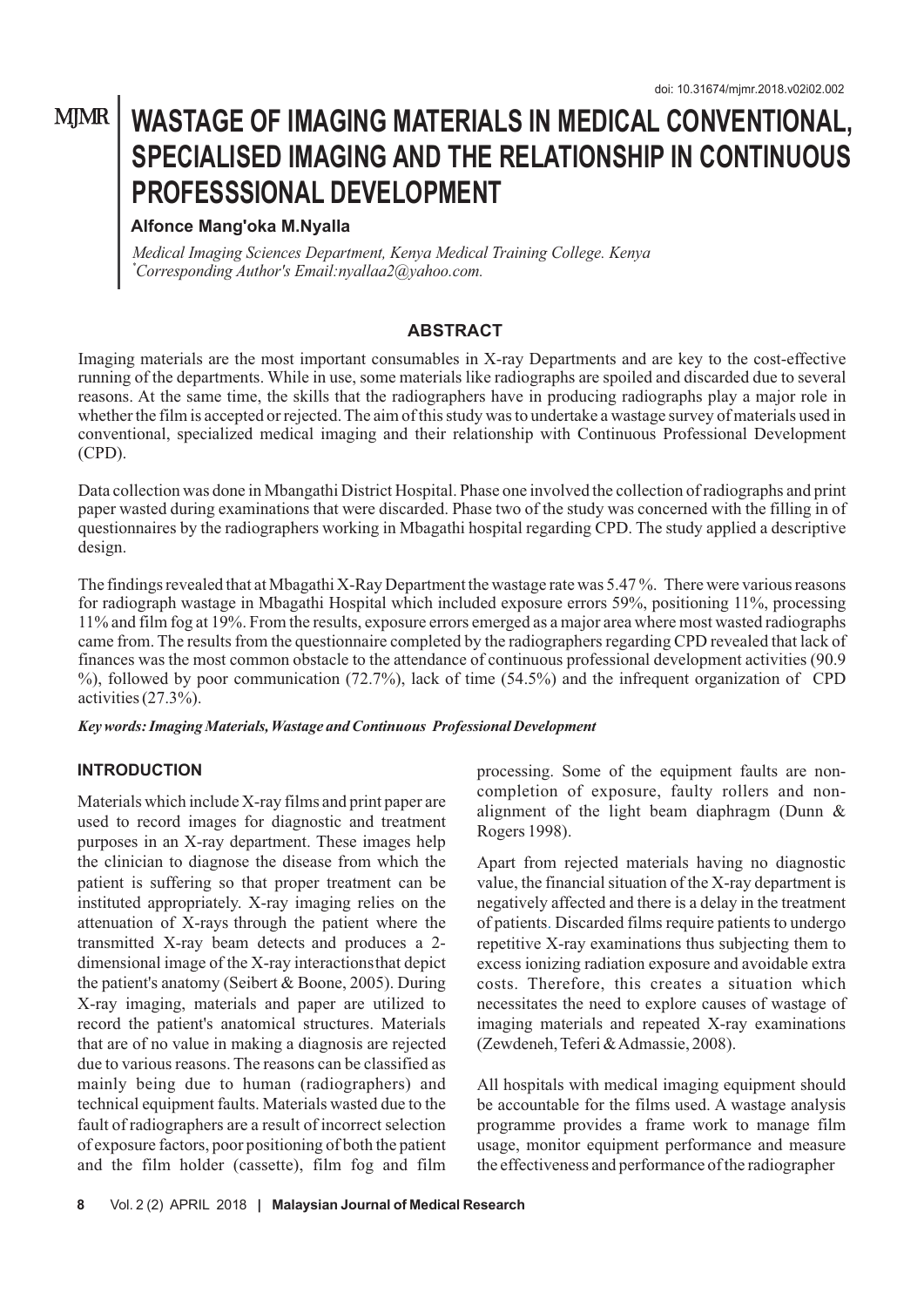through quality assurance programmes .Radiographers play a major role in the production of diagnostic X-ray films. On the other hand, continuous training of radiographers through specific professional development programmes is likely to maintain the quality of radiographs produced and hence the ability to reduce wastage. hand, continuous training of radiographers through specific professional development programmes is likely to maintain the quality of radiographs produced and hence the ability to reduce wastage.

CPD is a combination of approaches, ideas and techniques that help radiographers manage their own learning and growth. The focus of CPD is on results and some of the benefits of CPD are building the radiographer's confidence and credibility, achievement of goals and coping positively with change by constantly updating skills and becoming more productive and efficient (Henwood, Yielder & Flinton, 2004). In Kenya and other parts of the world, CPD is a form of training intended to update skills (psychomotor), knowledge and attitude of radiographers in order to keep abreast of new technologies and be able to provide a better imaging service to patients.

#### **RESEARCH METHODOLOGY**

The study was descriptive in design. In phase one, wasted films and print paper were collected and categorized according to the reasons for wastage, namely human and technical errors.Different designs of research have different advantages and disadvantages. The purpose of the design is to achieve greater control of the study and improve the validity of the study. It gives direction and synthesizes the research as asserted by Trochim, 2006.. The method chosen will affect the results and the conclusions drawn from the findings. Most scientists are interested in getting reliable observations that can help the investigation of a phenomenon (Burns & Grove, 2005). Therefore the design chosen was considered appropriate for this study. Computer package SSP 13 was used for data analysis.

## **Study Population**

The study population for phase one consisted of 5,550. The 5,550 films included films used to make a diagnosis and films which were of no diagnostic value, referred to as wasted films. Phase two of the study consisted of eleven radiographers working at MDH. The radiographers completed the questionnaires and returned them to the researcher at different times. These questionnaires were designed and administered by the researcher.

#### **Study Sample**

All the wasted or discarded films during the data collection period formed the sample size of the project using convenience sampling method. These films were collected at a strategic point by placing them in a labelled container.

## **RESULTS AND DISCUSSSION**

Rejected films as alluded to have no diagnostic value and affect the economy of the department, delay treatment and management of the patient and further increase radiation dosage to the patient (Dunn & Rogers, 1998). A monthly or quarterly audit of rejected films helps a department to identify reasons and solutions for film and print paper rejection hence saving the department a great deal of finances (Lloyd, 2001). CPD activities on image quality and ways of reducing film rejection are essential for radiographers but there are many challenges.In addition, majority of radiographers do not attend CPD programs, Reasons for this could be that the existing diploma requires updates to meet the requirements of rapidly changing technology. They claim that the time given is not adequate, finances are scarce, and time is also a challenge. Financial challenges were listed by 72.7% of the radiographers as one of the major obstacles pertaining to the attendance of CPD activities. Table 4.1

#### **Tables and Figures used in the Article**

*Table 4. 1: CPD participation challenges*

| <b>Challenge</b> | Frequency | Percentage |
|------------------|-----------|------------|
| Finance          |           |            |
| No classes given |           | 9.1        |
| No response      |           | 18.2       |
| Total            |           |            |

Seventy two percent of the radiographers (Table 4.1) revealed that finances were a hindrance to CPD participation.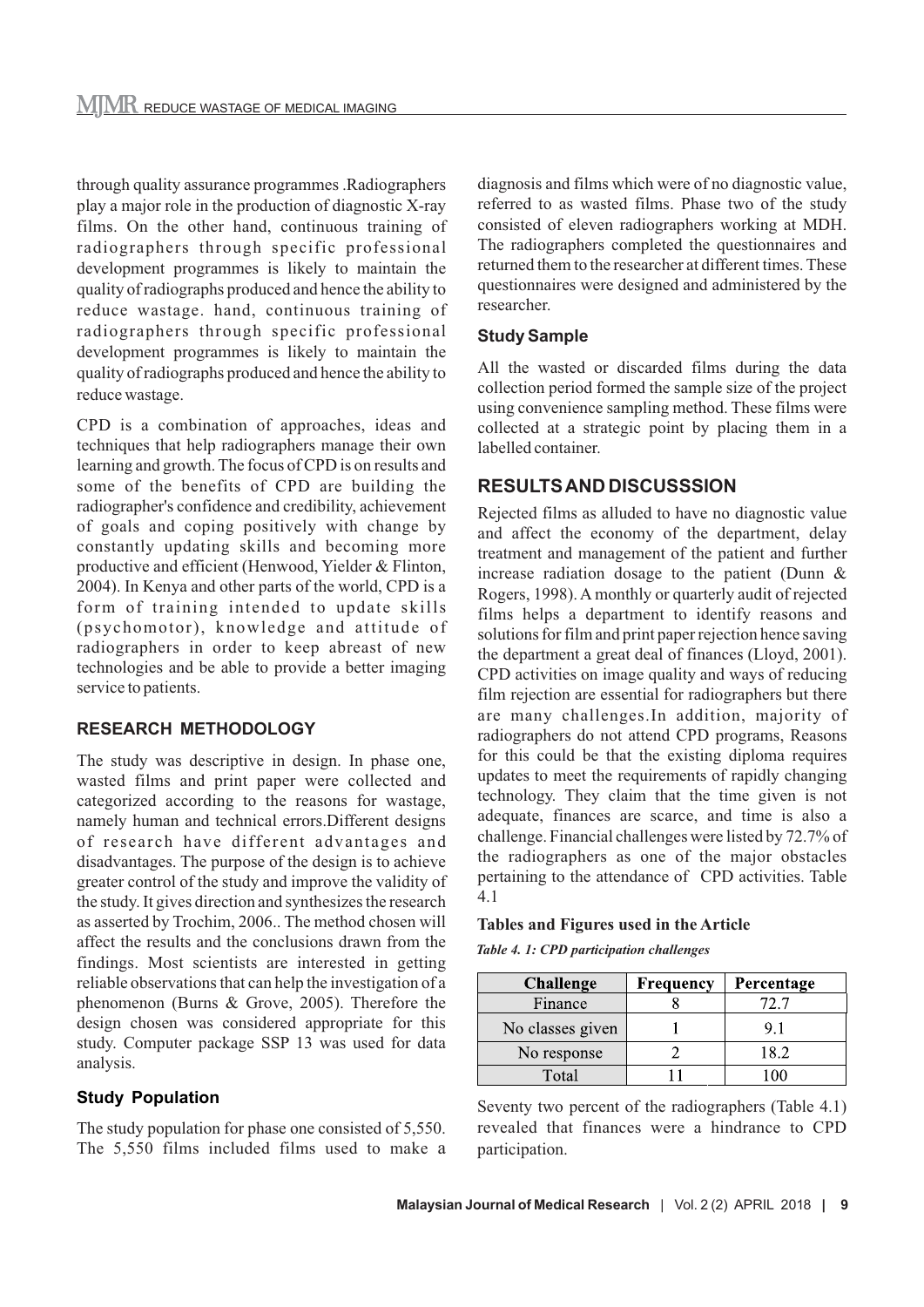

Figure 4.1 below is presented to further illustrate the film rejection

*Figure 4. 1: Causes of film rejection* 

*Table 4.2: CPD participation challenges*

| <b>CPD participation challenge</b> | Frequency | Percentage |
|------------------------------------|-----------|------------|
| No communication given             |           | 9.1        |
| Poor communication                 | 3         | 27.3       |
| Time                               | 6         | 54.5       |
| Missing-No response                |           | 9.1        |
| Total                              | 11        | 100        |

In Table 4.2, the majority (54.5%) of the respondents revealed that time posed a challenge in the participation of CPD programs.

4.90%. Another study by (Weatherburn, Bryan & West 1999) it was found that the total film reject rate in the UK stood at 10%. (Sheung-Ling Lau et al., 2004) in a study done in China, they found that the total film reject rate was 3.4%. In MDH the total film reject rate was 5.47%. The following are areas to be addressed to reduce film rejection rates.

#### **Second Objective: Causes of Film Rejection**

The reasons for film rejection observed at the MDH were as follows:

- Incorrect Exposure factors at 59%:
- Incorrect patient positioning at 11%;
- Processing faults at 11%;
- Film fog at  $19\%$ .

## **Incorrect Exposure Factors**

The results of the study demonstrated that the major

cause of film rejection was incorrect exposure factors which contributed 59% of the total film wastage. The findings compare with those recorded by (Sheung-Ling Lau *et al.*, 2004), in a study done in China which showed that 38.6% of the causes of film rejection were due to incorrect exposure factors. Exposure factors are set by radiographers, and if done correctly, it will translate into good practice and high image quality. However, (Claude *et al*.,1999) found that film rejection rate was highest due to human error. To rectify the situation, exposure charts are utilized in most X-ray departments and more so in MDH as asserted by the radiographers.

### **Incorrect Patient positioning**

Incorrect patient positioning was the second highest cause of film rejection in this study at MDH which stood at 11%. In a study by (Sheung-Ling Lau *et al*., 2004) incorrect patient positioning contributed to 28.2% of radiographers' errors. Good radiographic technique is therefore paramount in order to avoid repeat exposures leading to film rejection. Apart from incorrect patient positioning, there are many body regions which are very difficult to position as identified in a study done by (Nixon *et al.*, 1995). These regions pose a challenge to the radiographer. Good radiographic technique is therefore paramount in order to avoid repeat exposures hence wastage.

## **Processing faults**

The other cause of film rejection identified in this study was processing faults at 11%. This is caused by faulty processing equipment, lack of maintenance and cleaning. Bimonthly and monthly checks of the film processors can be done as well as the cleaning of rollers. QA programs ensure good performance of the film processors hence quality films and minimal film rejection due to processing faults (Waailer & Hofmann, 2010).Felt that mother had the final say regarding the decision to, and stop breast feeding, a number of fathers were still involved in decisions about whether and how long to breast feed.A recent study has shown that Jordan all fathers considered breastfeeding as the mothers' responsibility, the mothers had the final say regarding the decision to breastfeed and they had no The other cause of film rejection identified in this study was processing faults at 11%. This is caused by faulty processing equipment, lack of maintenance and cleaning.Bimonthly and monthly checks of the film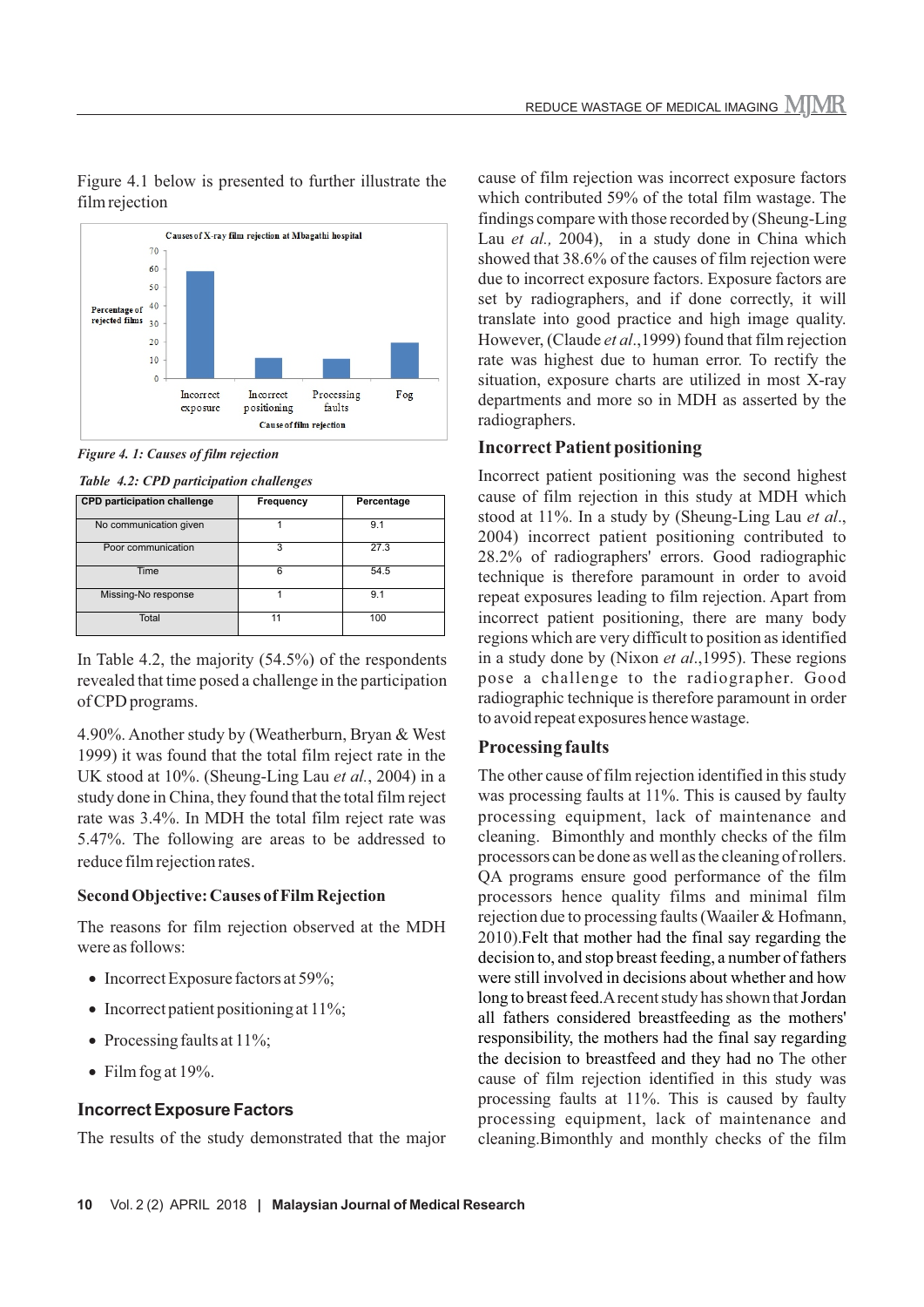Lack of finances at 72.7 % was the highest. Funding has always been a challenge especially in the developing countries. Finance is a big challenge for radiographers especially in the developing countries as they may not have sufficient funds to sponsor themselves for CPD activities and the institutions for which they work may also lack these finances as observed by (Henwood & Huggett,1993). This is the same situation at MDH.

- Lack of time at 54.5 %. Lack of time emerged to be the second highest challenge in CPD activities attendance.
- Poor communication at 27.3%. Incorrect communication or delay may influence nonattendance of CPD activities by radiographers.

These findings are in agreement with most other author such as Claude *et al*., 1999, who found that there is limited research in the field of CPD activities and their effect on health behavior and film rejection rate. Although CPD is a new concept in the minds of radiographers in the developing countries, such as Kenya, the Kenyan government is embracing this concept and recognizes that the provision of funds is quite crucial. The Kenya government is being assisted by professional bodies like the:

- ·Nursing Council of Kenya;
- · Society of Radiographers Kenya;
- · Pharmacy Drugs and Poisons Board;
- · Clinical Medicine Board;
- ·Medical Laboratory Technology and Technician Board.

 The researcher supports the existence of these boards which are key to the maintenance of standards, training needs, quality and the implementation of CPD in Kenya. The fact remains that if countries hide behind finances or funding, there might be lack of achievement in this regard hence the need for self sacrifice and commitment on the part of radiographers.

The study findings have revealed that the rejection rate at the MDH is within recommendations for maximum acceptable rejection rates. However, despite the rejection rate at the MDH being within the recommended acceptable maximum limits, of the rejected films, 59 % was due to incorrect exposure factors. This is something which the department needs to pay attention to. In most departments, a standard chart for exposure factors is made available as a reference. However, the researcher did not establish the existence of such charts at MDH. The rejection rate may be influenced by the small number of radiographers who attend CPD activities in general Identification of CPD for radiographers at the MDH through the questionnaire as well as film rejection analysis by the study showed that CPD activities relevant to the needs of the radiographers can be formulated. This is in agreement with (Friendman & Phillips, 2001) who mention that organizations are willing to fund their employees' CPD activities, but such activities should be justified in terms of specific relevance.

#### **CONCLUSIONS**

#### **Study implications**

The implications of the findings in this study are important to the Department of Radiography at the MDH and should be owned by both the radiographers, management of the department and as well as the hospital management.

From the questionnaire, the following CPD challenges emerged:

- Lack of time:
- · Lack of finance;
- · Infrequent organization of CPD activities;
- · Poor communication;
- · Non-relevancy of the professional development activities meaning that the activities carried out were not addressing the key issues related to film rejection,namely, correct selection of exposure factors and correct patient positioning.

Seventy two percent of the radiographers (Table 4.10) revealed that finances were a hindrance to CPD participation and 82% (Figure 4.2) felt they needed training in patient positioning and correct selection of